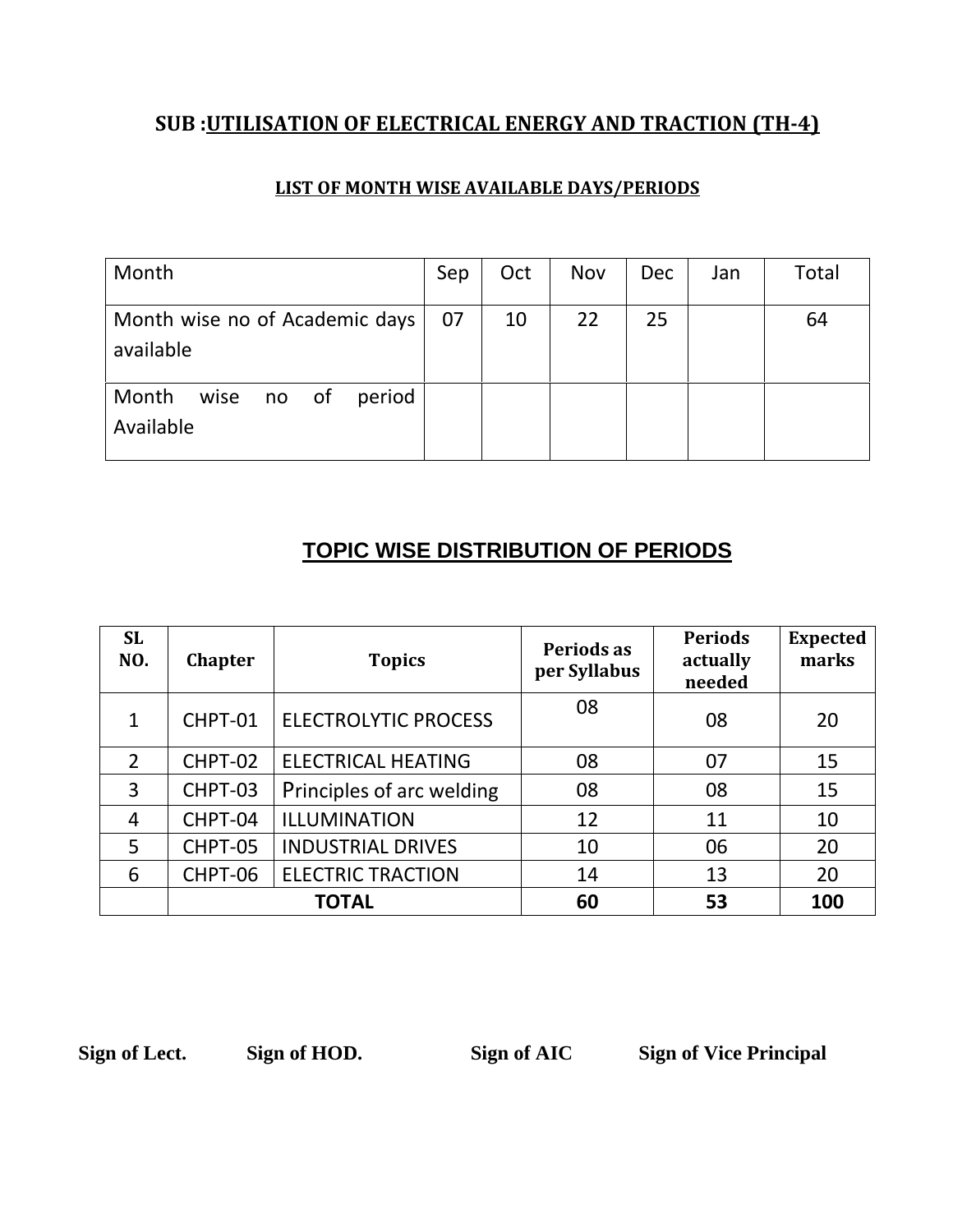## **CHAPTER 1.0**

# **ELECTROLYTIC PROCESS**

| <b>Article</b><br>No. | Name of the Articles                                              | <b>Required</b><br>periods | Lect.sign<br>with<br><b>Date</b> | <b>Authenticity</b><br>duly verified<br>by H.O.D. | <b>Remark</b><br>By V.P |
|-----------------------|-------------------------------------------------------------------|----------------------------|----------------------------------|---------------------------------------------------|-------------------------|
| 1.1                   | Definition and Basic Principle of                                 |                            |                                  |                                                   |                         |
|                       | electro deposition                                                | 01                         |                                  |                                                   |                         |
| 1.2                   | Important terms regarding electrolysis                            |                            |                                  |                                                   |                         |
| 1.3                   | Faradays laws of electrolysis                                     | 01                         |                                  |                                                   |                         |
| 1.4                   | Definition of Current efficiency, energy<br>efficiency            | 01                         |                                  |                                                   |                         |
| 1.5                   | principle of electro deposition                                   |                            |                                  |                                                   |                         |
| 1.6                   | Factors affecting the amount of<br>electro deposition             | 01                         |                                  |                                                   |                         |
| 1.7                   | Factors governing the Better electro<br>deposition                | 01                         |                                  |                                                   |                         |
| 1.8                   | State simple Examples of extraction<br>of metals                  | 01                         |                                  |                                                   |                         |
|                       | Cont.                                                             | 01                         |                                  |                                                   |                         |
| 1.9                   | Application of electrolysis                                       | 01                         |                                  |                                                   |                         |
|                       | <b>TOTAL</b>                                                      | 08                         |                                  |                                                   |                         |
|                       | <b>Short Question with answer</b><br>and Long question with hints |                            |                                  |                                                   |                         |
|                       |                                                                   |                            |                                  |                                                   |                         |
|                       |                                                                   |                            |                                  |                                                   |                         |
|                       |                                                                   |                            |                                  |                                                   |                         |

## **CHAPTER 2.0**

## **ELECTRICAL HEATING**

| <b>Article</b><br>No. | <b>Name of the Articles</b>                                                 | <b>Required</b><br>periods | Lect.sign<br>with<br>Date | <b>Authenticity</b><br>duly verified<br>by H.O.D. | <b>Remark</b><br>By V.P |
|-----------------------|-----------------------------------------------------------------------------|----------------------------|---------------------------|---------------------------------------------------|-------------------------|
| 2.1                   | Advantage of electrical heating                                             | 01                         |                           |                                                   |                         |
| 2.2                   | Explain Mode of heat transfer<br>&stephens law                              |                            |                           |                                                   |                         |
| 2.3                   | Discuss principle of resistance<br>heating                                  | 01                         |                           |                                                   |                         |
|                       | direct resistance heating<br>indirect resistance heating                    | 01                         |                           |                                                   |                         |
| 2.4                   | Explain working principle of direct<br>arc furnace and indirect arc furnace |                            |                           |                                                   |                         |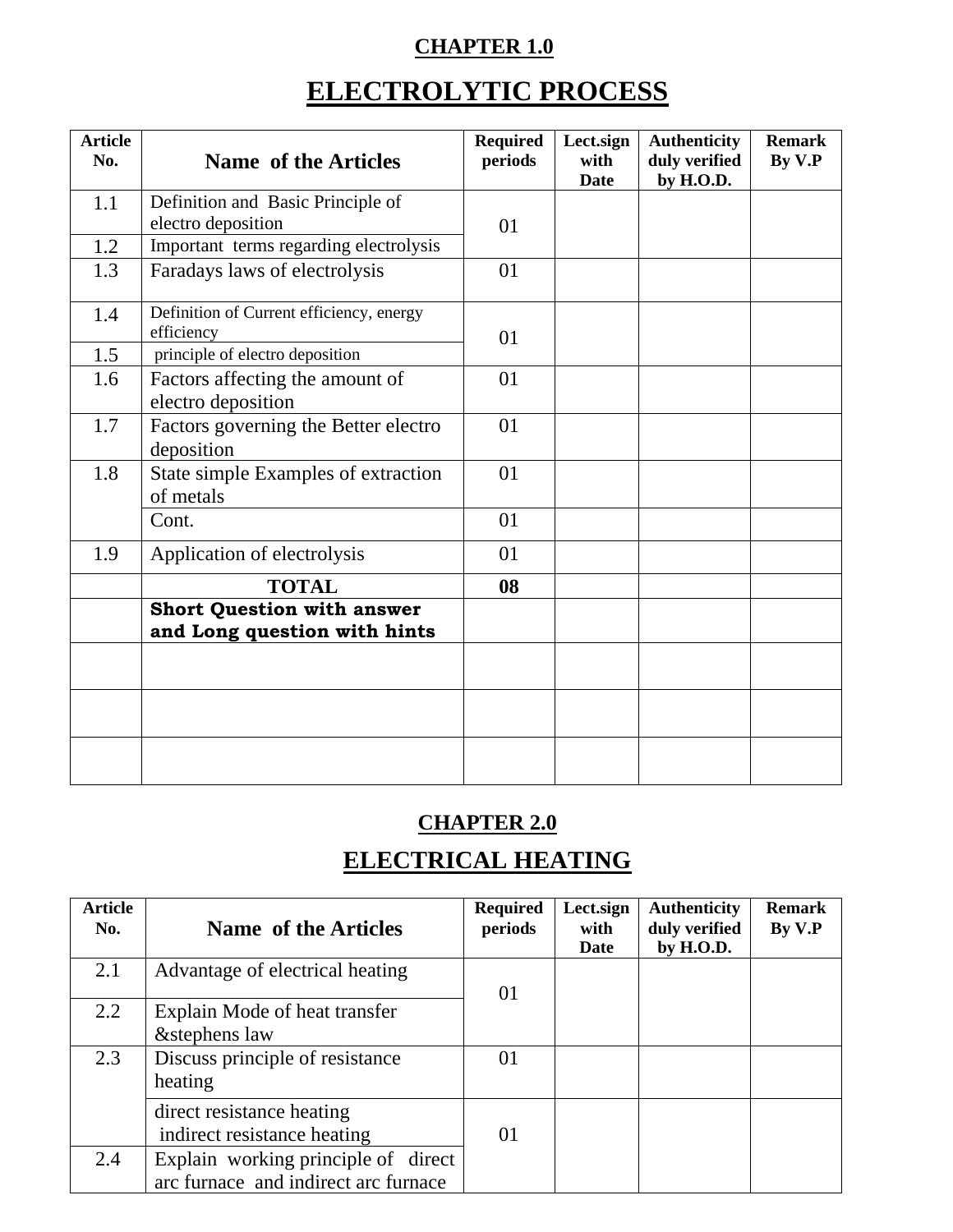| 2.5   | principle of induction heating                                                                            | 01 |  |  |
|-------|-----------------------------------------------------------------------------------------------------------|----|--|--|
| 2.5.1 | Working principle of direct core<br>type, vertical core type $\&$ indirect<br>core type induction furnace | 01 |  |  |
| 2.5.2 | principle of coreless induction<br>furnace &skin effect                                                   | 01 |  |  |
| 2.6   | principle of dielectric heating $\&$ its<br>application                                                   | 01 |  |  |
| 2.7   | principle of microwave heating $\&$<br>its application                                                    |    |  |  |
|       | <b>TOTAL</b>                                                                                              | 07 |  |  |
|       | <b>Short Question with answer</b><br>and Long question with hints                                         |    |  |  |
|       |                                                                                                           |    |  |  |
|       |                                                                                                           |    |  |  |
|       |                                                                                                           |    |  |  |
|       |                                                                                                           |    |  |  |

## **CHAPTER 3.0**

# **PRINCIPLES OF ARC WELDING**

| <b>Article</b><br>No. | <b>Name of the Articles</b>                                       | <b>Required</b><br>periods | Lect.sign<br>with<br>Date | <b>Authenticity</b><br>duly verified<br>by H.O.D. | <b>Remark</b><br>By V.P |
|-----------------------|-------------------------------------------------------------------|----------------------------|---------------------------|---------------------------------------------------|-------------------------|
| 3.1                   | Explain Principle Of arc welding                                  | 01                         |                           |                                                   |                         |
| 3.2                   | Discuss DC arc phenomena                                          | 01                         |                           |                                                   |                         |
|                       | Discuss AC arc phenomena                                          | 01                         |                           |                                                   |                         |
| 3.3                   | DC arc welding plants of single and<br>multi operation type       | 01                         |                           |                                                   |                         |
|                       | AC arc welding plants of single and<br>multi operation type       | 01                         |                           |                                                   |                         |
| 3.4                   | Types of arc welding                                              | 01                         |                           |                                                   |                         |
| 3.5                   | Explain Principle of resistance welding                           |                            |                           |                                                   |                         |
| 3.6                   | Descriptive Study of different<br>resistance welding methods      | 01                         |                           |                                                   |                         |
|                       | <b>TOTAL</b>                                                      | 08                         |                           |                                                   |                         |
|                       | <b>Short Question with answer</b><br>and Long question with hints |                            |                           |                                                   |                         |
|                       |                                                                   |                            |                           |                                                   |                         |
|                       |                                                                   |                            |                           |                                                   |                         |
|                       |                                                                   |                            |                           |                                                   |                         |
|                       |                                                                   |                            |                           |                                                   |                         |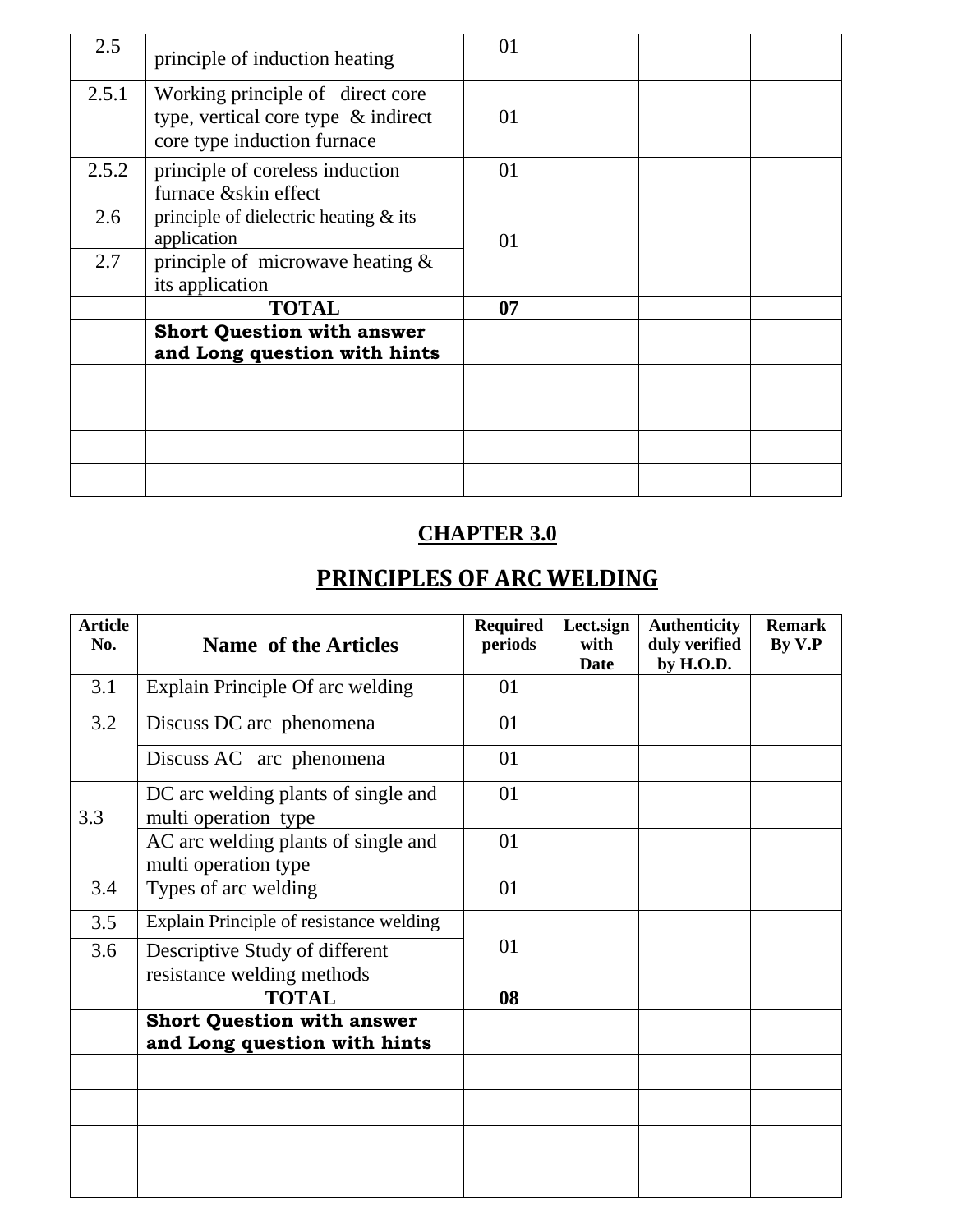# **CHAPTER 4.0 ILLUMINATION**

| <b>Article</b><br>No. | <b>Name of the Articles</b>                                                                                                | <b>Required</b><br>periods | Lect.<br><b>Sign</b><br>with<br><b>Date</b> | <b>Authenticity</b><br>duly verified<br>by H.O.D. | <b>Remark</b><br>By V.P |
|-----------------------|----------------------------------------------------------------------------------------------------------------------------|----------------------------|---------------------------------------------|---------------------------------------------------|-------------------------|
| 4.1                   | Nature of radiation and its spectrum                                                                                       |                            |                                             |                                                   |                         |
| 4.2                   | Terms used in illuminations. Luminous<br>intensity, lumen and intensity of illumination                                    | 01                         |                                             |                                                   |                         |
|                       | MHCP, MSCP, MHSCP                                                                                                          | 01                         |                                             |                                                   |                         |
|                       | Brightness, solid angle and luminous<br>efficiency                                                                         |                            |                                             |                                                   |                         |
| 4.3                   | Explain the inverse square law and<br>the cosine law                                                                       | 01                         |                                             |                                                   |                         |
| 4.4                   | Explain polar curves                                                                                                       | 01                         |                                             |                                                   |                         |
| 4.5                   | Describe Light distribution and control. Explain<br>related definations like maintenance factor and<br>depreciation factor |                            |                                             |                                                   |                         |
| 4.6                   | Design Simple lighting schemes and depreciation<br>factor                                                                  | 01                         |                                             |                                                   |                         |
| 4.7                   | Constructionl features and working of<br>Filament lamps, effect of variation of<br>voltage on working of filament lamps.   | 01                         |                                             |                                                   |                         |
| 4.8                   | Explain discharge lamps.                                                                                                   | 01                         |                                             |                                                   |                         |
| 4.9                   | State Basic idea about exciation in<br>gas discharge lamps                                                                 | 01                         |                                             |                                                   |                         |
| 4.10                  | State constructional features and operation<br>of fluorescent lamp(PL and PLL lamps)                                       | 01                         |                                             |                                                   |                         |
| 4.11<br>4.12          | Sodium vapour lamps<br>High pressure mercury vapor lamps                                                                   | 01                         |                                             |                                                   |                         |
| 4.13<br>4.14          | Neon sign Lamps<br>High lumen output and low<br>consumption F.L                                                            | 01                         |                                             |                                                   |                         |
|                       | <b>TOTAL</b>                                                                                                               | 11                         |                                             |                                                   |                         |
|                       | <b>Short Question with answer</b><br>and Long question with hints                                                          |                            |                                             |                                                   |                         |
|                       |                                                                                                                            |                            |                                             |                                                   |                         |
|                       |                                                                                                                            |                            |                                             |                                                   |                         |
|                       |                                                                                                                            |                            |                                             |                                                   |                         |
|                       |                                                                                                                            |                            |                                             |                                                   |                         |
|                       |                                                                                                                            |                            |                                             |                                                   |                         |
|                       |                                                                                                                            |                            |                                             |                                                   |                         |
|                       |                                                                                                                            |                            |                                             |                                                   |                         |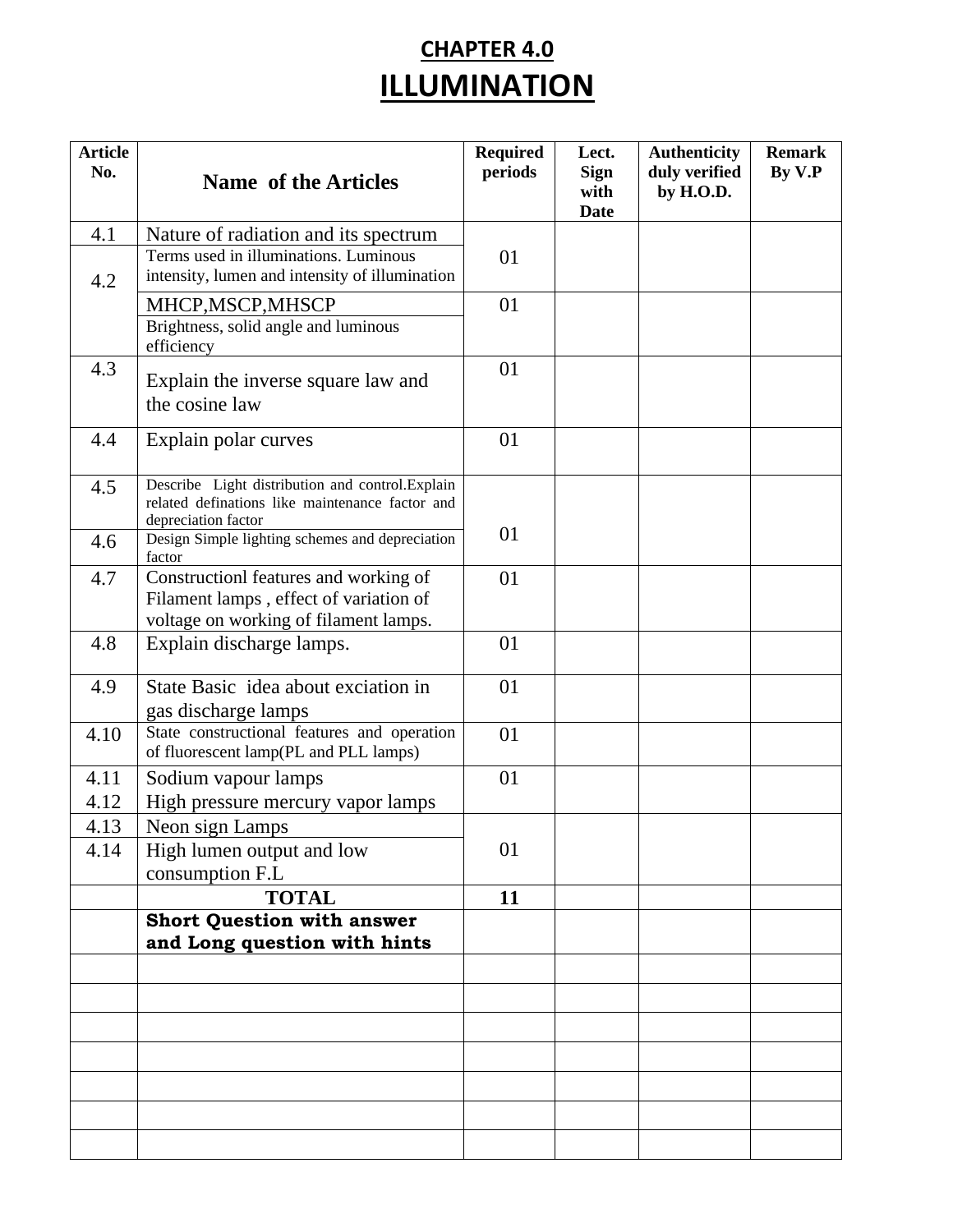#### **CHAPTER-5.0**

#### **INDUSTRIAL DRIVES**

| <b>Article</b><br>No. | <b>Name of the Articles</b>                 | <b>Required</b><br>periods | Lect.sign<br>with Date | <b>Authenticity</b><br>duly verified<br>by H.O.D. | <b>Remark</b><br>By V.P |
|-----------------------|---------------------------------------------|----------------------------|------------------------|---------------------------------------------------|-------------------------|
| 5.1                   | State Group drive & individual drive        | 01                         |                        |                                                   |                         |
| 5.2                   | Method of Choice of electric drives         |                            |                        |                                                   |                         |
|                       | Explain Starting & running                  | 01                         |                        |                                                   |                         |
| 5.3                   | characteristics of DC motor                 |                            |                        |                                                   |                         |
|                       | Starting & running characteristics of AC    | 01                         |                        |                                                   |                         |
|                       | motor                                       |                            |                        |                                                   |                         |
| 5.4                   | State Application of                        | 01                         |                        |                                                   |                         |
| 5.4.1                 | DC motor                                    |                            |                        |                                                   |                         |
| 5.4.2                 | State Application of 3phase induction motor | 01                         |                        |                                                   |                         |
| 5.4.3                 | Application of 3phase synchronous motor     |                            |                        |                                                   |                         |
|                       | Application of 1phase induction motor       | 01                         |                        |                                                   |                         |
| 5.4.4                 | Application of series motor, universal      |                            |                        |                                                   |                         |
|                       | Application of repulsion motor              |                            |                        |                                                   |                         |
|                       | <b>TOTAL</b>                                | 06                         |                        |                                                   |                         |
|                       | <b>Short Question with answer</b>           |                            |                        |                                                   |                         |
|                       | and Long question with hints                |                            |                        |                                                   |                         |
|                       |                                             |                            |                        |                                                   |                         |
|                       |                                             |                            |                        |                                                   |                         |
|                       |                                             |                            |                        |                                                   |                         |
|                       |                                             |                            |                        |                                                   |                         |

### **CHAPTER 6.0**

## **ELECTRIC TRACTION**

| <b>Article</b><br>No. | <b>Name of the Articles</b>                            | <b>Required</b><br>periods | Lect.sign<br>with Date | <b>Authenticity</b><br>duly verified<br>by H.O.D. | <b>Remark</b><br>By V.P |
|-----------------------|--------------------------------------------------------|----------------------------|------------------------|---------------------------------------------------|-------------------------|
| 6.1                   | Explain System of traction                             | 01                         |                        |                                                   |                         |
| 6.2                   | System of track electrification                        | 01                         |                        |                                                   |                         |
| 6.3                   | Running characteristics of DC and AC<br>traction motor | 01                         |                        |                                                   |                         |
| 6.4<br>6.4.1          | Explain control of motorTapped field<br>control        | 01                         |                        |                                                   |                         |
| 6.4.2                 | Rheostat control                                       | 01                         |                        |                                                   |                         |
| 6.4.3                 | Series parallel control                                | 01                         |                        |                                                   |                         |